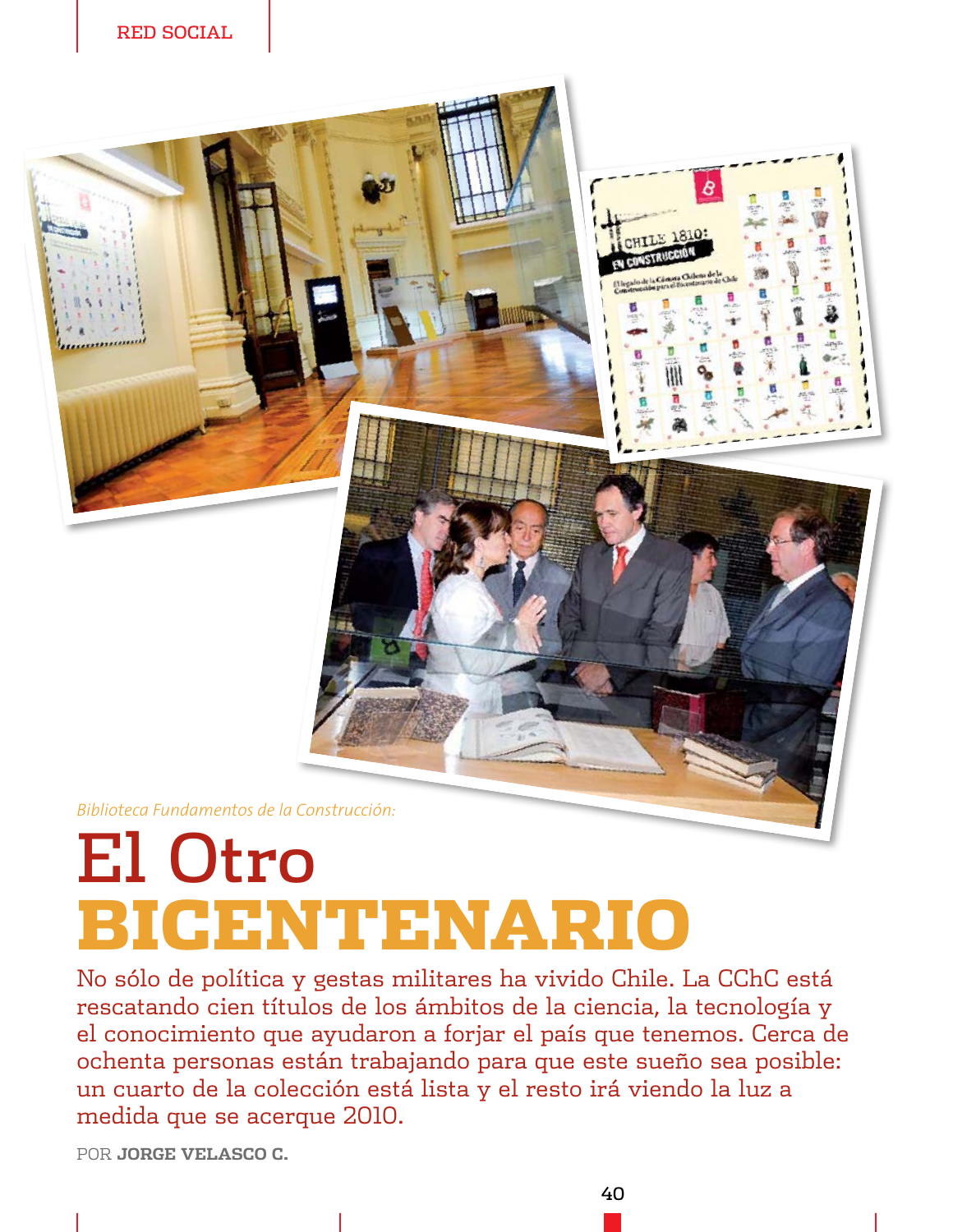



I Bicentenario ya se siente. Al menos, se puede leer en ocho libros y en otros tantos que están siendo reeditados y que llegarán a diversas instituciones educacionales de Chile. La Biblioteca

Fundamentos de la Construcción dejó de ser un sueño y ya es una realidad. Durante el verano, incluso, se vio representada por la muestra "Chile 1810: En Construcción", exhibida entre el 19 de diciembre y el 27 de febrero en el Salón Bicentenario de la Biblioteca Nacional en Santiago. Se trató de una exhibición de textos, imágenes y datos de algunos de los títulos de la Biblioteca. Así, por ejemplo, podía verse una copia original del libro "¿Es Chile un país católico?" del Padre Alberto Hurtado o de "La Araucanía y sus habitantes" de Ignacio Domeyko.

El proyecto para festejar los doscientos años de la República de Chile nació hace cuatro años desde el seno de la Cámara Chilena de la Construcción, la Dirección de Archivos, Bibliotecas y Museos (Dibam) y el Departamento de Historia de la Pontificia Universidad Católica de Chile (PUC). En él, se dejarán de lado a políticos y militares para dar paso a otro tipo de forjadores de la patria. Lorenzo Constans, presidente de la CChC, afirma que "la idea central de esta iniciativa es recopilar y recuperar grandes obras nacionales en los ámbitos de la ciencia, la tecnología y el conocimiento, y acercarlas a la mayor cantidad posible de niños y jóvenes de todo el país".

Las tres instituciones encargadas de llevar a cabo esta tarea se acercan al cumplimiento de su objetivo final: seleccionar, corregir, reim-

primir y digitalizar cien obras notables de la formación de Chile en el reconocimiento del territorio, la explotación de recursos renovables y energéticos, el desarrollo de la infraestructura y de la industria, y la conformación social y política nacional. En marzo se espera llegar a 25 y para 2010 se pretende completar la colección de cien títulos. La tarea es llevada a cabo por un equipo de ochenta profesionales que ha hurgado y trabajado sobre un total de más de doscientas obras archivadas en la Biblioteca Nacional. Los libros serán presentados por expertos de diversas casas de estudios e instituciones del país. El trabajo, que tendrá un costo cercano a un millón de dólares, está financiado por la Cámara Chilena de la Construcción.

"El principal aporte de esta obra es mostrar a las generaciones actuales y futuras cómo se ha